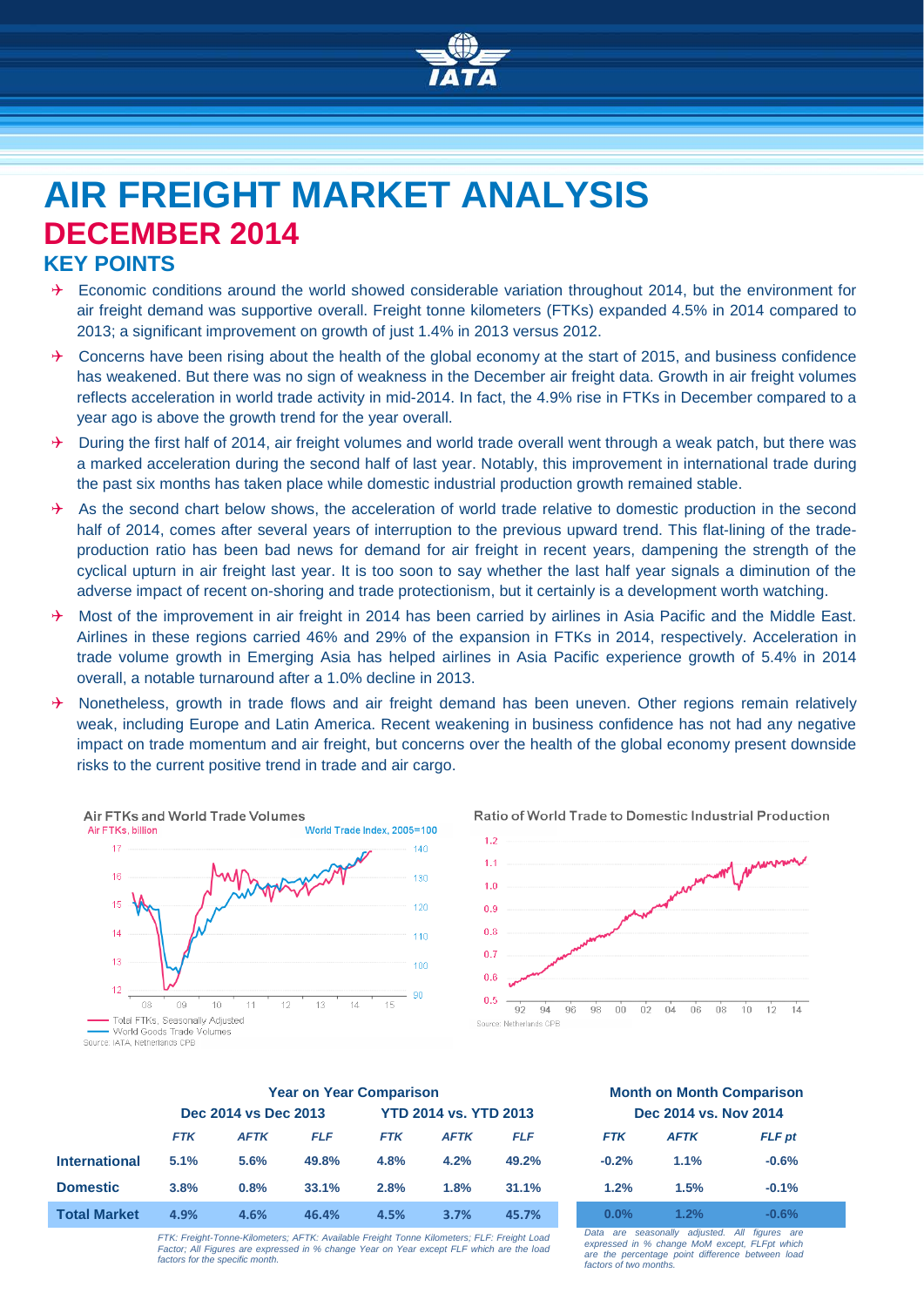#### **Total Freight Market**



#### Freight Load Factor on Total Market



#### **Total Freight Growth by Region** % growth in FTKs



**Total Freight Load Factor by Region** 



- $\rightarrow$  Most of the improvement in air freight in 2014 has been carried by airlines in Asia Pacific and the Middle East. Airlines in Asia Pacific were only the third fastest growing region in FTKs carried in 2014, expanding 5.4%, but that increase over the year still represented over 46% of the total expansion in the market. This is the most important region for air freight, mostly because a large part of the world's manufacturing takes place in this region but increasingly because there are growing numbers of middle-income consumers. Emerging Asian economies have seen a sharp rise of imports in the past six months, which has supported the air freight businesses of carriers in this region. The acceleration in trade has resulted from better performance of the Japanese economy (despite the adverse impacts of the consumption tax), as well as strength in Chinese exports (reflecting improvement in advanced economy (US) demand). The performance in 2014 was also a marked turnaround compared to 2013, when FTKs for airlines in Asia Pacific contracted by 1.0% overall.
- $\rightarrow$  Middle East airlines have been responsible for carrying 29% of the increase in industry FTKs in 2014. Their growth rate in 2014 was 11.0% compared to 2013, the fastest among regions. Trade has been increasing with Middle East economies but a large part of the airlines business success is due to network and capacity expansion that has encouraged air freight to go through Middle East hubs. Airlines in this region contributed over 37% of the increase in worldwide air freight capacity in 2014 – as a result load factors in this region declined.
- $\rightarrow$  North America airlines have benefited from improving economic performance of the US during 2014. Growth is strong for a mature region, and trade--both exports and imports--has continued to show robust growth. In fact airlines in this region experienced a 2.4% expansion in FTKs in 2014, a solid improvement on 2013 when volumes fell 0.4% for the year as a whole. However, the North American airlines have been cutting back on capacity, as they seek to improve financial performance. Load factors have been improving in this region.
- $\rightarrow$  Growth in air freight carried by European airlines was weak in 2014, expanding 2.0%. The Eurozone is once more close to recession and worries are increasing about another Euro crisis, while in the East of the region there are sanctions on Russia and its economy is already in recession. The North Atlantic and markets to Asia remain sources of potential growth, but the negative impacts of weak home markets are large. As a result European airlines have seen very little growth in the FTKs they carry and face declining load factors.
- $\rightarrow$  In Latin America there are major economic problems in Brazil and Argentina, as well as a number of the smaller economies. Air freight, for the airlines in this region, increased only 0.1% in 2014 overall.
- $\rightarrow$  African airlines, although carrying a small part of worldwide FTKs, saw the second fastest expansion in air freight volumes, 6.7% in 2014 overall. Although major economies Nigeria and South Africa underperformed during parts of 2014, regional trade activity held-up, supporting demand for air transport of goods.